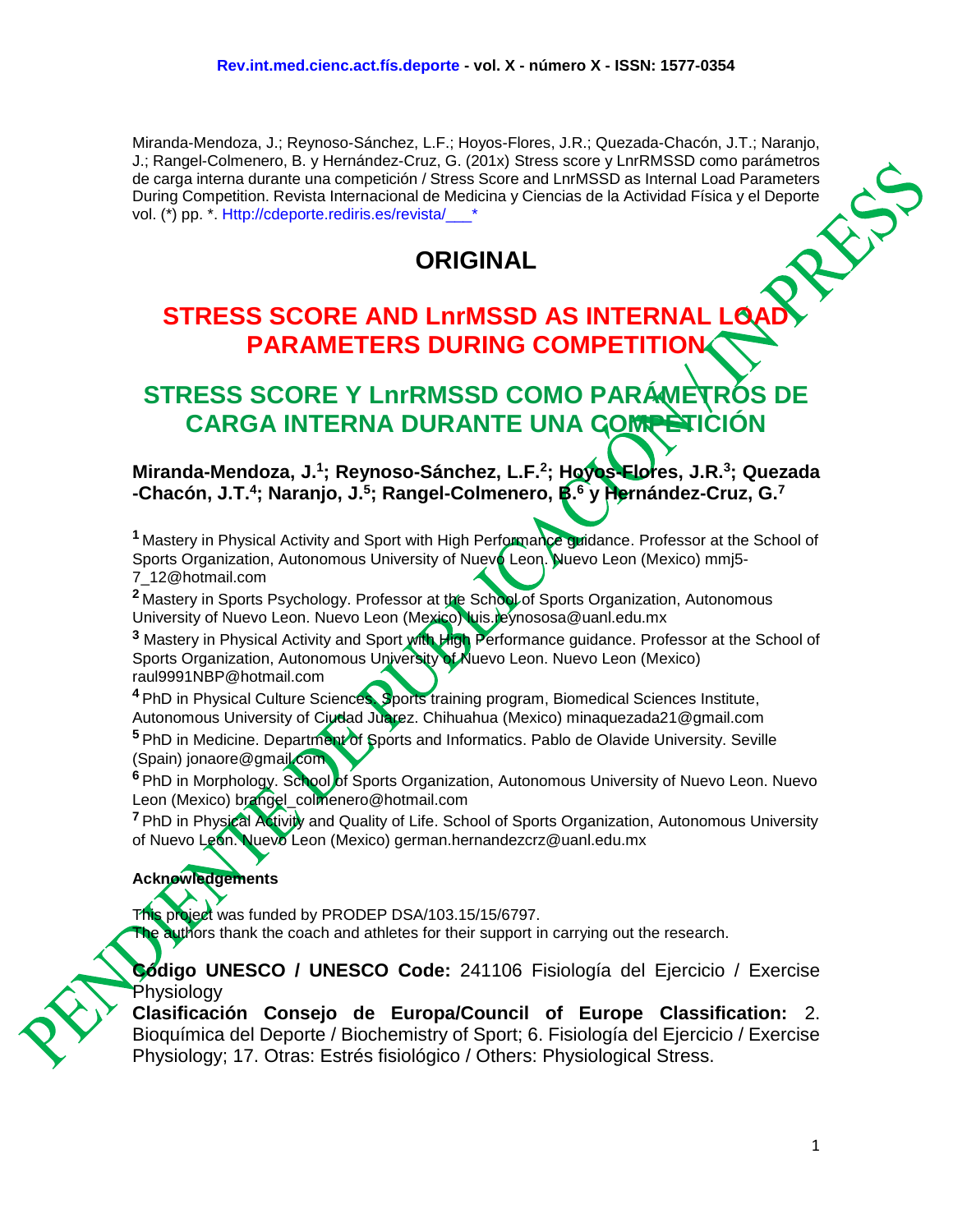**Recibido** 8 de marzo de 2018 **Received** March 8, 2018 **Aceptado** 21 de julio de 2018 **Accepted** June 21, 2018

### **ABSTRACT**

The aim of this study was to analyse the behaviour of the stress score (SS) and the Napierian logarithm of the root mean square of the successive differences in  $R - R$ intervals of heart rate variability (HRV) as indicators of internal load by sympathetic and parasympathetic modulation, supported by biochemical parameters of internal load. Fourteen university handball athletes (age  $22.30 \pm 1.83$ years) were evaluated. HRV and biochemical markers from six moments were recorded. Differences between measures of each variable were analysed by conventional statistics and effect size by Cohen's d and Hopkins magnitude. LA MSSD, SS, and cortisol showed significant changes (*p* < .05). Correlations were found between HRV (SS and LnrMSSD) and creatine kinase (CK), respectively. The study results show that the SS can be a reliable method for the evaluation of internal load during a competition.

**KEY WORDS:** Physiological stress, Autonomic nervous system, Heart rate variability, Biological markers, Internal load**,** Handball.

#### **RESUMEN**

El objetivo del estudio fue analizar el comportamiento del stress score (SS) y el logaritmo neperiano de la media de la raíz cuadrada de las diferencias de los intervalos sucesivos R-R (LnrMSSD) de la variabilidad de la frecuencia cardíaca (VFC) como indicadores de la carga interna mediante la modulación simpática y parasimpática, apoyado con parámetros bioquímicos de carga interna. Se evaluaron 14 atletas universitarios de balonmano (edad 22.30 ± 1.83 años). Se monitoreó la VFC y marcadores bioquímicos en seis momentos. Se analizaron las diferencias entre las tomas de cada variable mediante estadística descriptiva convencional y el tamaño del efecto con la *d* de Cohen y la magnitud de Hopkins. Se examinaron las correlaciones de Pearson entre variables. El LnrMSSD, SS y cortisol presentaron cambios significativos (*p* < .05). Se encontraron correlaciones entre los parámetros de la VFC (SS y LnrMSSD) con creatin kinasa (CK) respectivamente. Los resultados del estudio muestran que el SS puede ser una metodología fiable para la evaluación de la carga interna durante una competición.

**PALABRAS CLAVE:** Estrés fisiológico, Sistema nervioso autónomo, Variabilidad de la frecuencia cardíaca, Marcadores biológicos, Carga interna, Balonmano.

**INTRODUCTION**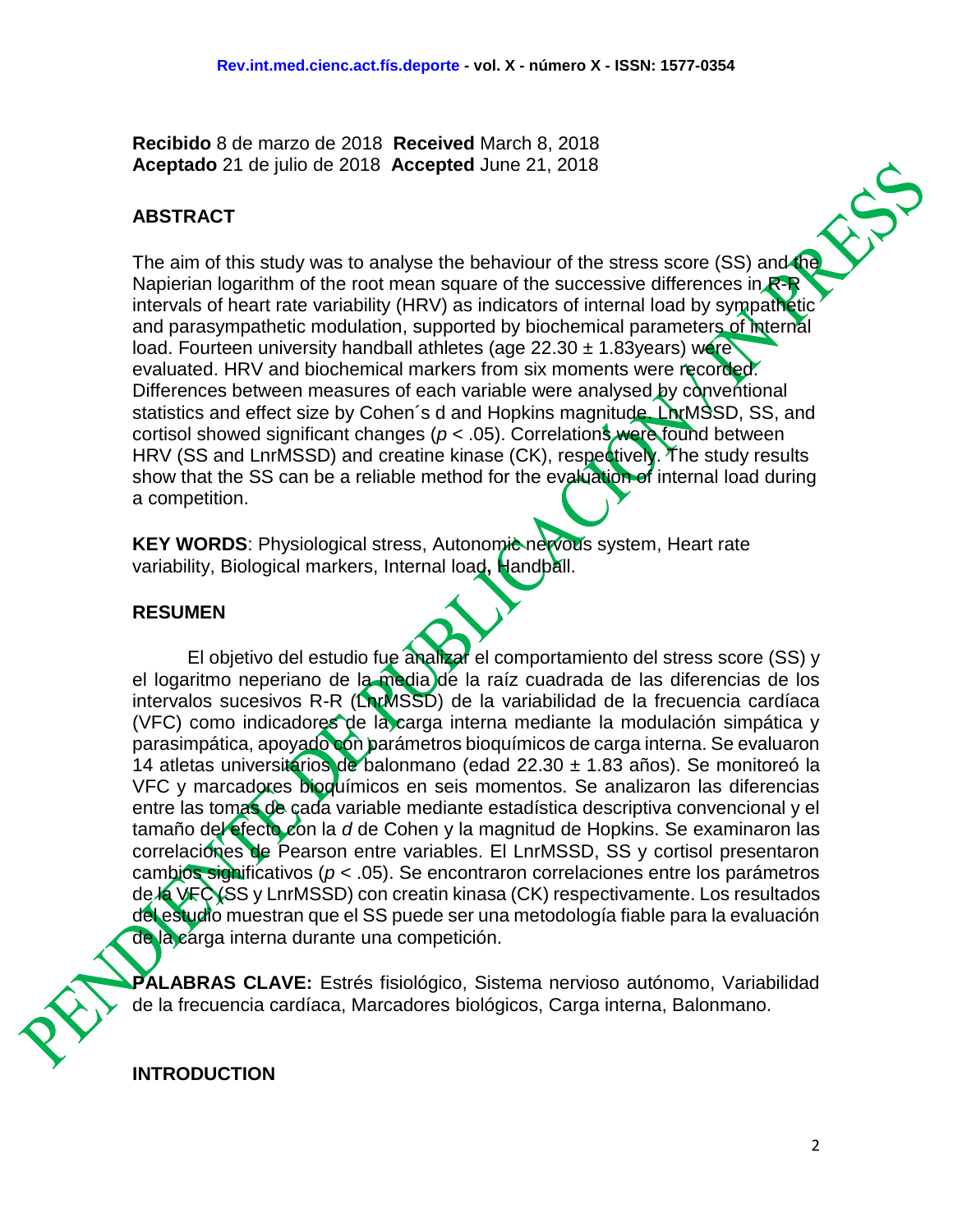In the sport scope, control of the internal load is essential to maximize positive training adaptations, that help to an adequate planning of competition and training [1]. Furthermore, useful information can be obtained to determine which athletes are prepared for the competition demands [2]; thus, the quantification of internal load is considered a relevant topic in sports [3].

To evaluate the internal load, different methods have been proposed. Some research show a relationship between creatine kinase (CK) and urea with intensity and volume of exercise parameters [4]. CK can be a determinant in the individual load of training in intermittent sports, in which elevated loads and eccentricy contraction components exist [5]. On the other hand, urea indicates protein catabolism, which reflects that the volume of the training session has been high [5]. It has also been suggested for the training control and to avoiding possible negative adaptations to the physical loads both in training and competition [4, 6]. Cortisol is another indicator of internal load, which is one of the main glucocorticoids that prepare the organism to respond to an internal or external stimulus [7]. These stimuli can be caused by psychophysiological stressors that occur because of strong and continuous efforts, that response have been observed before training or competition as an indicator of an anticipatory stress response [8, 9]. The cortisol response to stress and ther fluctuations can function or not synchronously, in relationship with the degree of psychophysiological stress that occurs, and at the same time, on the relationship with the autonomous nervous system [10, 11].

These biochemical evaluations (CK, urea and cortisol) have been used in many research with success; however, they are invasive methods, implicating special care in the handling of blood samples and high-cost specialized equipment [12]. For this reason, currently, other non-invasive methods are being used, such as heart rate variability (HRV), proposed as a tool for the autonomic nervous system evaluation through the interaction of the sympathetic and parasympathetic systems, which show a different cardiac response due to the physiological demands [13]. In this way, HRV provides information of the training adaptation [14], fatigue and stress generated by the high physical demands in conditions of training and competition [15].

 $H_N$  is a sensitive indicator that measures the alterations caused by physiological and psychological stress, since during exercise, sympathetic activity increases, whereas during recovery there is a parasympathetic activity reactivation. This balance reflects the restoration of cardiovascular homeostasis, which is important in overall recovery [16]. In practice, the most used indexes for monitoring training loads are the root mean square of the successive differences of RR intervals (rMSSD) and the cross-sectional diameter of the Poincaré dispersion diagram (SD1) which reflect parasympathetic activity [17], and the Napierian logarithm of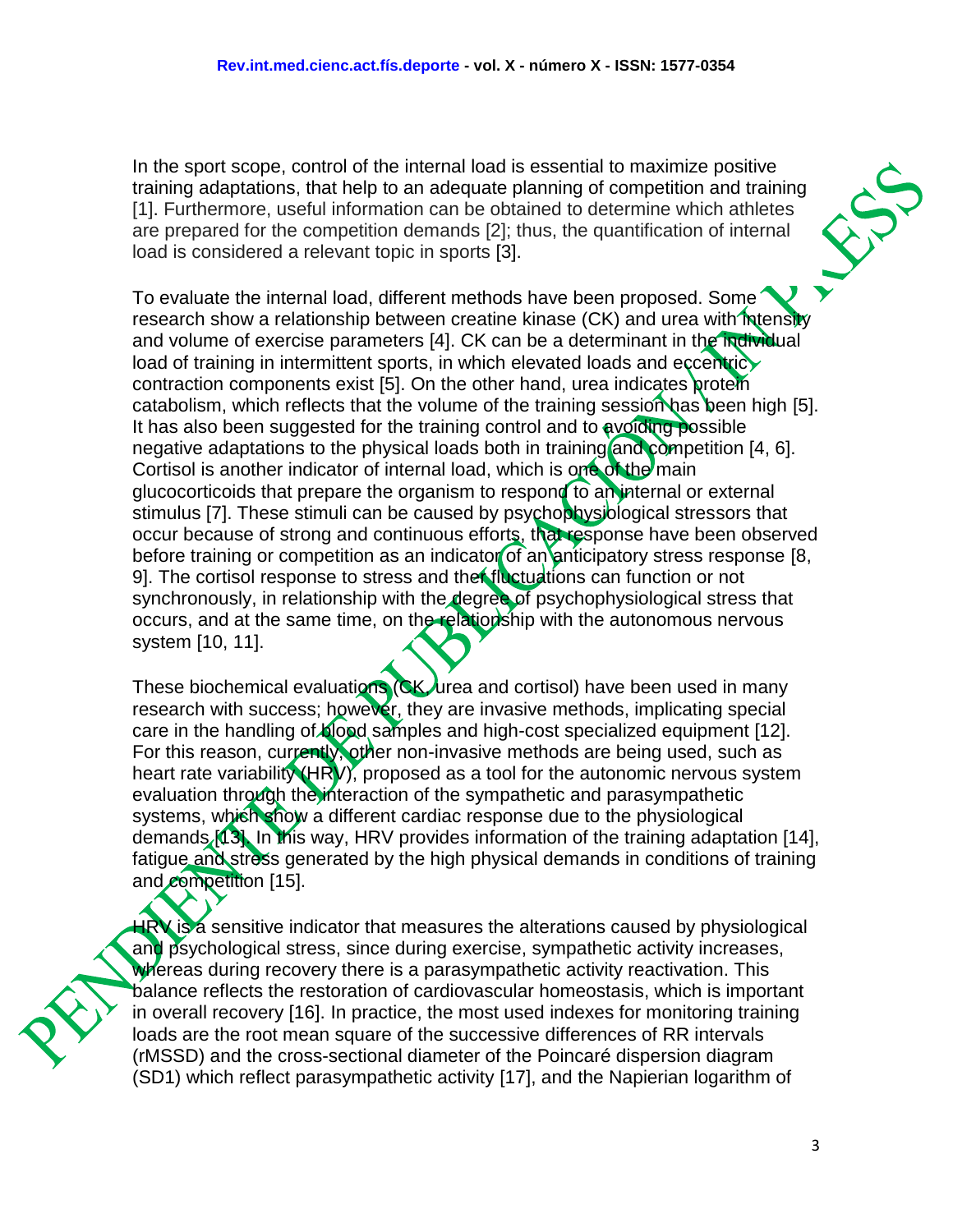the rMSSD (LnrMSSD), which at present is used with great frequency in team [1, 18]. With regard to sympathetic activity, the parameter that approaches a possible interpretation is the longitudinal diameter of the Poincaré dispersion diagram (SD2), which is the inverse of sympathetic activity. To avoid this inverse character, Naranjo, et al. [13] proposed in its place two indicators for the interpretation of the Poincaré plot: the stress score (SS) with the purpose of obtaining a value directly proportional to the sympathetic activity and the sympathetic-parasympathetic ratio (S: PS ratio), with the purpose of obtaining a clear relationship between the sympathetic and parasympathetic activity that reflects the autonomic balance. The authors concluded that these indexes can serve as a tool for assessing the assimilation of training and competition loads in professional soccer players [17]. However, although there are studies on the application of the LnrMSSD in other sports, to date, there are no data on the application of SS in other sports.

On the other hand, in team sports, where samples are usually heterogeneous and of small size, it has been suggested to use another type of statistical approach that is more useful than p values for assessing significant changes in a contrast of hypothesis [19], such as the smallest worthwhile change (SWC) of Hopkins, Marshall, Batterham, & Hanin [20] and Cohen's effect size (d).

The purpose of our study was to analyse the behaviour of SS and LnrMSSD as indicators of sympathetic and parasympathetic physiological stress and its relationship with biochemical markers during a national competition in handball players and to see the contribution of Cohen´s and Hopkins statistics in the analysis of these variables.

# **MATERIAL AND METHODS**

# **SUBJECTS**

Fourteen university handball players (age:  $22.30 \pm 1.83$  years; height: 180.74  $\pm$ 6.59 cm; weight:  $83.86 \pm 14.80$  kg; percentage of body fat:  $18.51 \pm 8.22$  %) who belong to the representative team of the Autonomous University of Nuevo Leon, all with experience in national competitions, participated voluntarily and were previously informed of the procedure, and signed a consent letter with the approval of the Bioethics Committee in Health Science Research, COBICIS (COBICIS-801/2015/124-01HCG).

# **PROCEDURE**

Before the study all subjects underwent a complete physical examination that included a medical history, examination and body composition using dual-energy xray absorptiometry (DEXA) with the aim of discad any disease that could affect the purpose of the research.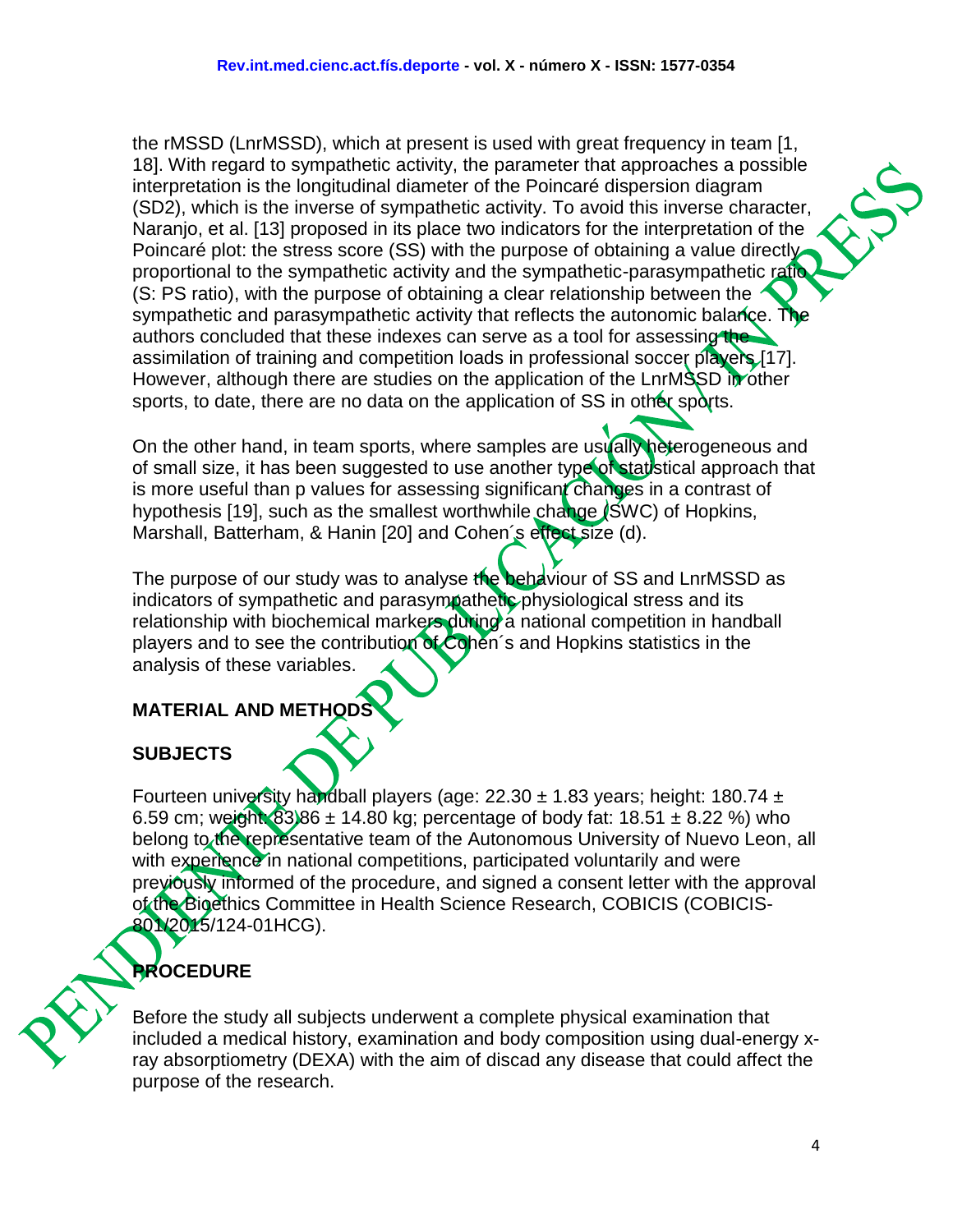All evaluations were performed during the national university championship, which is the team´s most important in their annual cycle of training. The LnrMSSD, SS, CK, urea and cortisol were evaluated in the following stages: one week before the competition (REST); the second, the day before the start of the competition (PRE); the third, after the last match of the competition (END), which lasted one week accumulating six games including the final, one game per day; the fourth was performed the morning after the competition (24H), the fifth on the second day (48H), and the sixth on the third day after the competition (72H).

The quantification of CK, urea, and cortisol was performed by collecting morning blood samples (8:00 a.m. to 9:00 a.m. with the exception of the  $EN\ddot{D}$  sample which was performed at 4:00 p.m. because of the competition schedule). Samples were obtained by venepuncture in 4 mL tubes with EDTA as an anticoagulant (BD Vacutainer K2E/K2 EDTA) according to the CLSI (Clinical and Laboratory Standards Institute, 2007) procedure; samples were centrifuged at 3000 rpm for 5 minutes to separate the plasma and were stored at  $-70^{\circ}$ C until processing.

# **CK AND UREA ANALYSIS.**

Test strips were used for CK and urea (Roche, Rotkreuz, Switzerland) using the Reflotron Plus analyser (Reflotron Plus Roche, Rotkreuz, Switzerland).

# **CORTISOL ANALYSIS.**

The ELISA was used with a Cortisol Human ELISA Kit (abcam ab108665-Cortisol Human ELISA Kit). For this analysis, the kit protocol was used. The calibration curve was prepared and placed together with the control and the plasma samples in specific wells of the ELISA plate. The cortisol results have been previously presented in a study that analysed the relationship between stress-psychological recovery and cortisol levels [21].

# **HEART RATE VARIABILITY**

HRV monitoring was performed in a controlled environment using Polar Team 2 (Polar Electro OY, Kempele, Finland) for 15 minutes in a supine position in the morning, controlling the consumption of food or medications that could alter HRV. The obtained data were examined with KUBIOS software (University of Eastern Finland, Kuopio, Finland) using the LnrMSSD (as a time domain variable) and the axes SD1 and SD2 of the Poincaré scatter plot. SS was calculated with the following equation:  $1000 \times 1$  / SD2, following the procedure proposed by Naranjo et al. [13].

### **STATISTICAL ANALYSIS**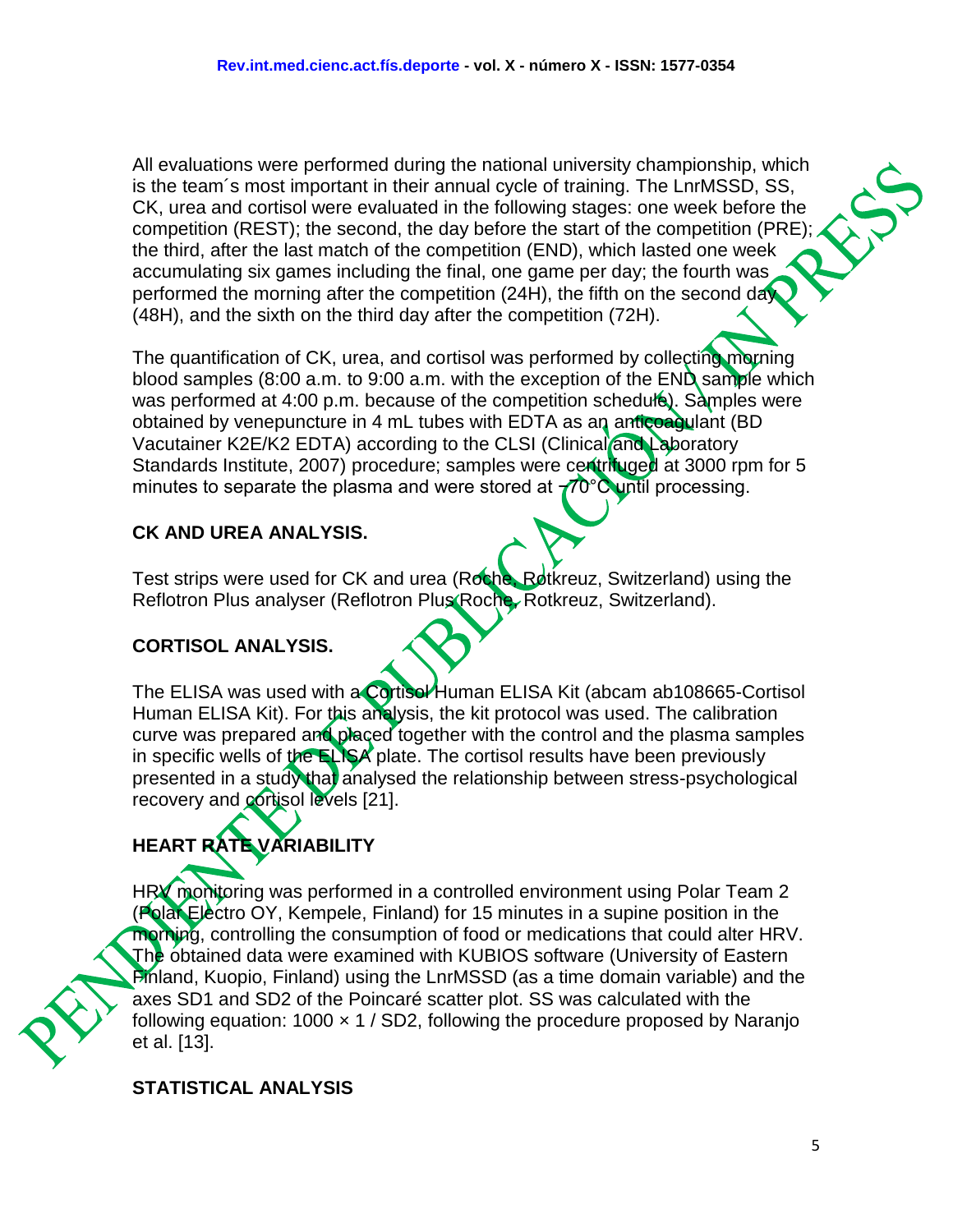For statistical analysis of the data IBM SPSS statistics version 21 (SPSS Inc., Armonk, NY, USA) was used. The data are presented as means (*M*) and standard deviations (*SD*); Shapiro-Wilk test of normality was used. For the comparison of means analysis, the ANOVA test with Tukey´s post-hoc test was used and Pearson´s correlation analysis was performed to determine the interrelations between variables. For all statistical analyses, a  $p < .05$  was considered significal

Effect size (ES) was measured by Cohen's d, considering the following thresholds according to Hopkins et al. [20]: 0.1, small; 0.3 medium; 0.5 large; 0.7, very large and 0.9, extremely large change. According to Hopkins et al. [20]:  $a d=0.2$  was considered the Smallest Worthwhile Change.

#### **RESULTS**

**Table1**.Means and standard deviation of the results of variables measured at different moments.

|             | LnrMSSD           | SS                | СK                                   | <b>Urea</b> | Cortisol                         |
|-------------|-------------------|-------------------|--------------------------------------|-------------|----------------------------------|
| <b>REST</b> | $4.22* \pm 0.40$  | $7.51** \pm 3.22$ | $202.88 \pm 119.32$ $24.57 \pm 4.32$ |             | $189.48 \pm 72.90$               |
| <b>PRE</b>  | $4.00 \pm 0.31$   | $10.74 \pm 3.17$  | $283.55 \pm 157.23$ 29.22 ± 9.06     |             | $242.94 \pm 37.80$               |
| <b>END</b>  | $3.62 \pm 0.61$   | $14.08 \pm 4.87$  | $788.50 \pm 706.68$ 32.37 $\pm 6.51$ |             | $162.22 \Delta \pm 69.83$        |
| 24H         | $4.16* \pm 0.40$  | $9.46* \pm 3.07$  | $641.31 \pm 560.50$ 28.0 ± 5.3       |             | $150.09 \Delta \Delta \pm 53.05$ |
| 48H         | $4.20* \pm 0.50$  | $9.02^* \pm 4.01$ | $428.89 \pm 302.94$ 30.48 ± 9.87     |             | $198.42 \pm 66.92$               |
| 72H         | $4.30** \pm 0.49$ | $8.89^* \pm 4.34$ | $284.57 \pm 114.94$ 28.38 $\pm 8.77$ |             | $175.18 \pm 64.10$               |

Note: Means (*M*) and standard deviation (SD) of all analyzed variables. CK = Creatine kinase; REST = at rest; PRE = pre-competition;  $\cancel{F}$ ND = end of competition; 24H = 24 hours after end of competition;  $48H = 48$  hours after end of competition;  $72H = 72$  hours after end of competition.  $* = p$ < .05, \*\* = *p* ˂ .01 significant differences in relation to END measurement. ∆ = *p* < .05. ∆∆ = *p* ˂ .01 significant differences in relation to PRE measurement.

#### **Table 2.** Effect size using Cohen's d in the different measurements of the analyzed variables.

| Variable        |            | <b>REST</b> | <b>PRE</b> | <b>END</b> | 24H     | 48H  |
|-----------------|------------|-------------|------------|------------|---------|------|
| <b>CK</b>       | <b>ERE</b> | $-0.58$     |            |            |         |      |
|                 | <b>END</b> | $-1.42$     | $-1.17$    |            |         |      |
|                 | 24H        | $-1.29$     | $-1.00$    | 0.23       |         |      |
|                 | 48H        | $-1.07$     | $-0.63$    | 0.71       | 0.49    |      |
|                 | 72H        | $-0.70$     | $-0.01$    | 1.23       | 1.06    | 0.69 |
| <b>REA</b>      | <b>PRE</b> | $-0.70$     |            |            |         |      |
|                 | <b>END</b> | $-1.44$     | $-0.40$    |            |         |      |
|                 | 24H        | $-0.71$     | 0.17       | 0.74       |         |      |
|                 | 48H        | $-0.83$     | $-0.13$    | 0.23       | $-0.33$ |      |
|                 | 72H        | $-0.58$     | 0.09       | 0.52       | $-0.05$ | 0.23 |
| <b>CORTISOL</b> | <b>PRE</b> | $-0.97$     |            |            |         |      |
|                 | <b>END</b> | 0.38        | 1.50       |            |         |      |
|                 | 24H        | 0.63        | 2.04       | 0.20       |         |      |
|                 | 48H        | $-0.13$     | 0.85       | $-0.53$    | $-0.43$ |      |
|                 | 72H        | 0.21        | 1.33       | $-0.19$    | $-0.43$ | 0.35 |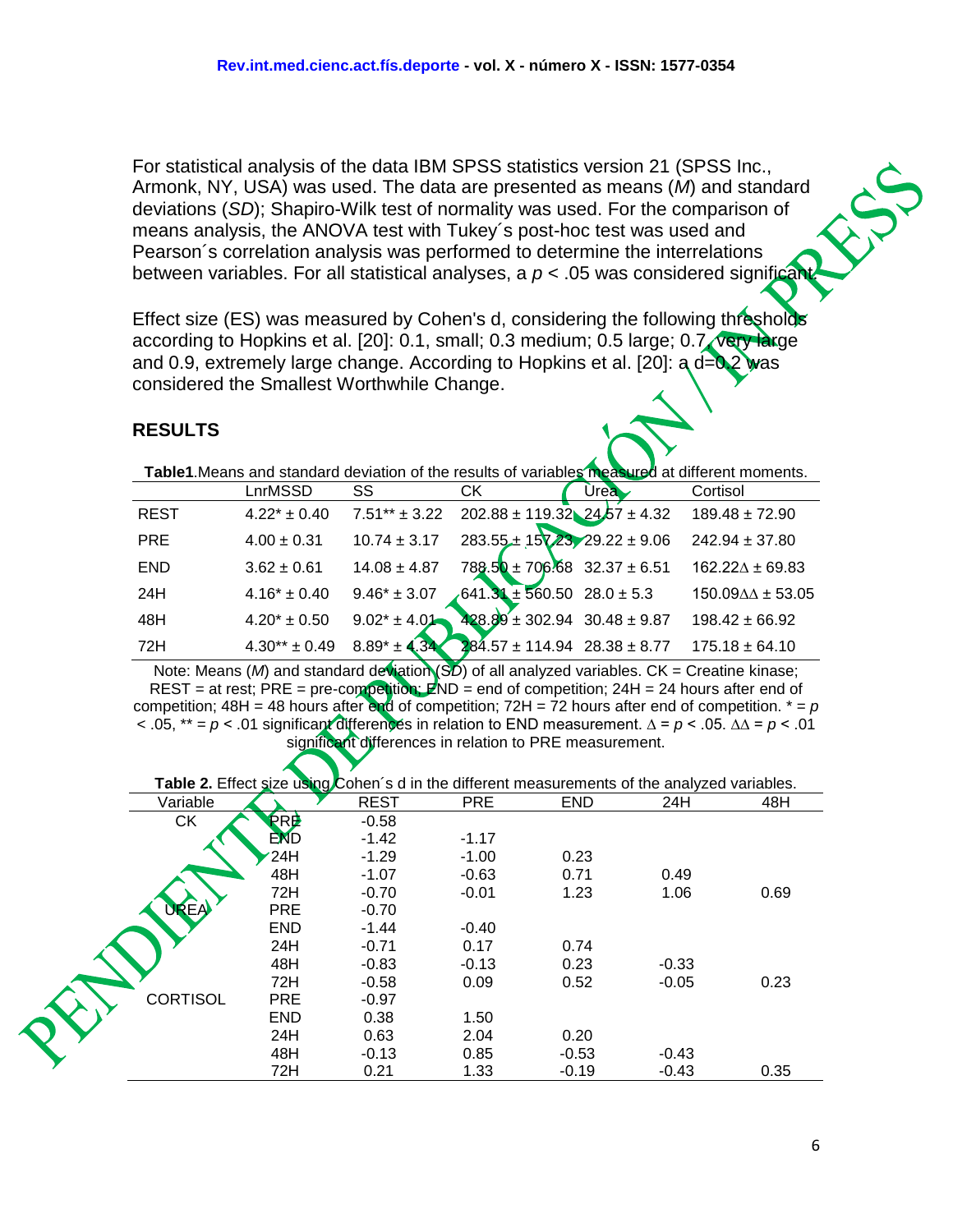Note: REST = at rest; PRE = pre-competition; END = end of competition; 24H = 24 hours after end of competition;  $48H = 48$  hours after end of competition;  $72H = 72$  hours after end of competition.  $0.1$  = small effect;  $0.3$  = medium effect;  $0.5$  = large effect;  $0.7$  = very large effect;  $0.9$  = extremely large effect.

Table 1 shows the descriptive data from the variables when the different samples were taken, including means (*M*), standard deviation (*SD*) and their respective significance, finding changes mainly in the LnrMSSD and SS variables, with a greater decrease and increase, respectively with the END measurement. With regard to cortisol differences were seen in the END and 24H measurement, in the PRE, the highest peak for this parameter was seen. Figure 1 shows the graphic behavior of LnrMSSD and SS during the recordings.

Table 2 shows the effect size of the analized variables in all samples taken (CK, urea and cortisol). In CK, changes are observed in the effect size in all measurements; however, the most relevant changes with extremely large effect sizes  $( $0.9$ ) that were present in the END, 24H and 48H measurements with$ regard to the REST measurements. While in urea the most relevant change was in the END measurement with regard to the REST measurement with an effect size of 1.44, which is considered to be extremely large. Finally with regard to the variable cortisol, this showed different change in effect size with extremely large changes in the PRE measurement with regard to the REST, and in the END and 24H measurement with regard to the PRE. On the other hand, in Table 3, we also **find the effect size with regard to the HRV parameters (LnrMSSD and SS). The** LnrMSSD showed extremely large changes (<0.9) in the END measurement with regard to the REST measurement and at 24H, 48H and 72H with regard to the END measurement. The SS showed the biggest changes in the PRE and END measurements with regard to the REST measurement, and the 24H, 48H and 72H measurements with regard to the END measurement.

Significant correlations of CK with SS ( $r = 0.265$ ;  $p = .001$ ) and LnrMSSD ( $r =$ 0.329;  $p = .002$  were found. The rest of the variables did not have any significant correlation.

|               |            |             | (SS and LnrMSSD). |            |         |         |
|---------------|------------|-------------|-------------------|------------|---------|---------|
| ariable       |            | <b>REST</b> | <b>PRE</b>        | <b>END</b> | 24H     | 48H     |
| <b>nrMSSD</b> | <b>PRE</b> | 0.62        |                   |            |         |         |
|               | <b>END</b> | 1.19        | 0.83              |            |         |         |
|               | 24H        | 0.15        | $-0.44$           | $-1.06$    |         |         |
|               | 48H        | 0.04        | $-0.49$           | $-1.05$    | $-0.09$ |         |
|               | 72H        | 0.04        | $-0.75$           | $-1.24$    | $-0.31$ | $-0.20$ |
| SS            | <b>PRE</b> | $-1.01$     |                   |            |         |         |
|               | <b>END</b> | $-1.62$     | $-0.83$           |            |         |         |
|               | 24H        | $-0.62$     | 0.41              | 1.16       |         |         |
|               | 48H        | $-0.42$     | 0.48              | 1.14       | 0.12    |         |
|               | 72H        | $-0.37$     | 0.49              | 1.13       | 0.15    | 0.03    |

**Table 3. Show the effect size using Cohen's d in the different measurements of the HRV variables**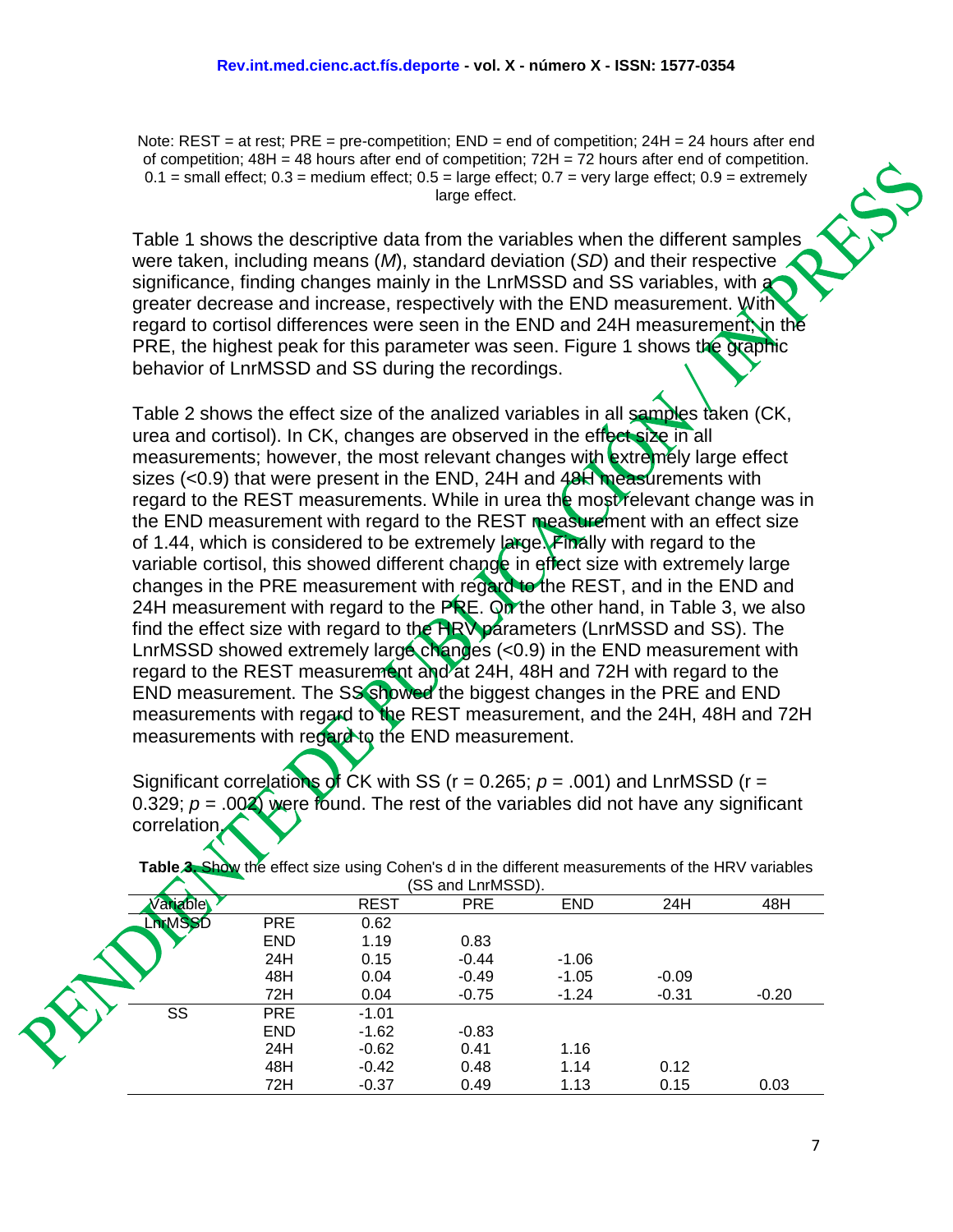Note: REST = at rest; PRE = pre-competition; END = end of competition; 24H = 24 hours after end of competition;  $48H = 48$  hours after end of competition;  $72H = 72$  hours after end of competition.  $0.1$  = small effect;  $0.3$  = medium effect;  $0.5$  = large effect;  $0.7$  = very large effect;  $0.9$  = extremely large effect.



Figure 1. The evolution of the variables during different measurements are shown. Note: LnnMSSD = Napierian logarithm of the root mean square of the successive differences in R-R intervals;  $SS = stress score$ . REST = at rest; PRE = pre-<br>competition; END = end of competition; 24H = 24 hours after end of competition; 48H = 48 hours after end of competition;  $72H = 72$  hours after end of competition. Significant differences observed in any variable with regard to the END measurement are marked with asterisks.  $\star = p < .05$ ,  $\star \star = p < .01$ 

#### **DISCUSSION**

The main contributions of this study were a) to present SS and LnrMSSD data in high-level university handball athletes during a competition and b) demonstrate a significant correlation between LnrMSSD and SS with CK.

Regarding SS, we found in the REST measure, values that are within the parameters that Naranjo et al. [13] suggest as normal (SS ˂ 8). The highest increase in SS was recorded at the end of competition, which could be considered as the period of greatest physiological stress, probably caused by the accumulation of matches, since as days of recovery passed, the values decreased without reaching the range of normality proposed by Naranjo et al. [13] for soccer players. Although there are no reference values in handball, our data show a behaviour similar to that presented by soccer players who were followed-up with these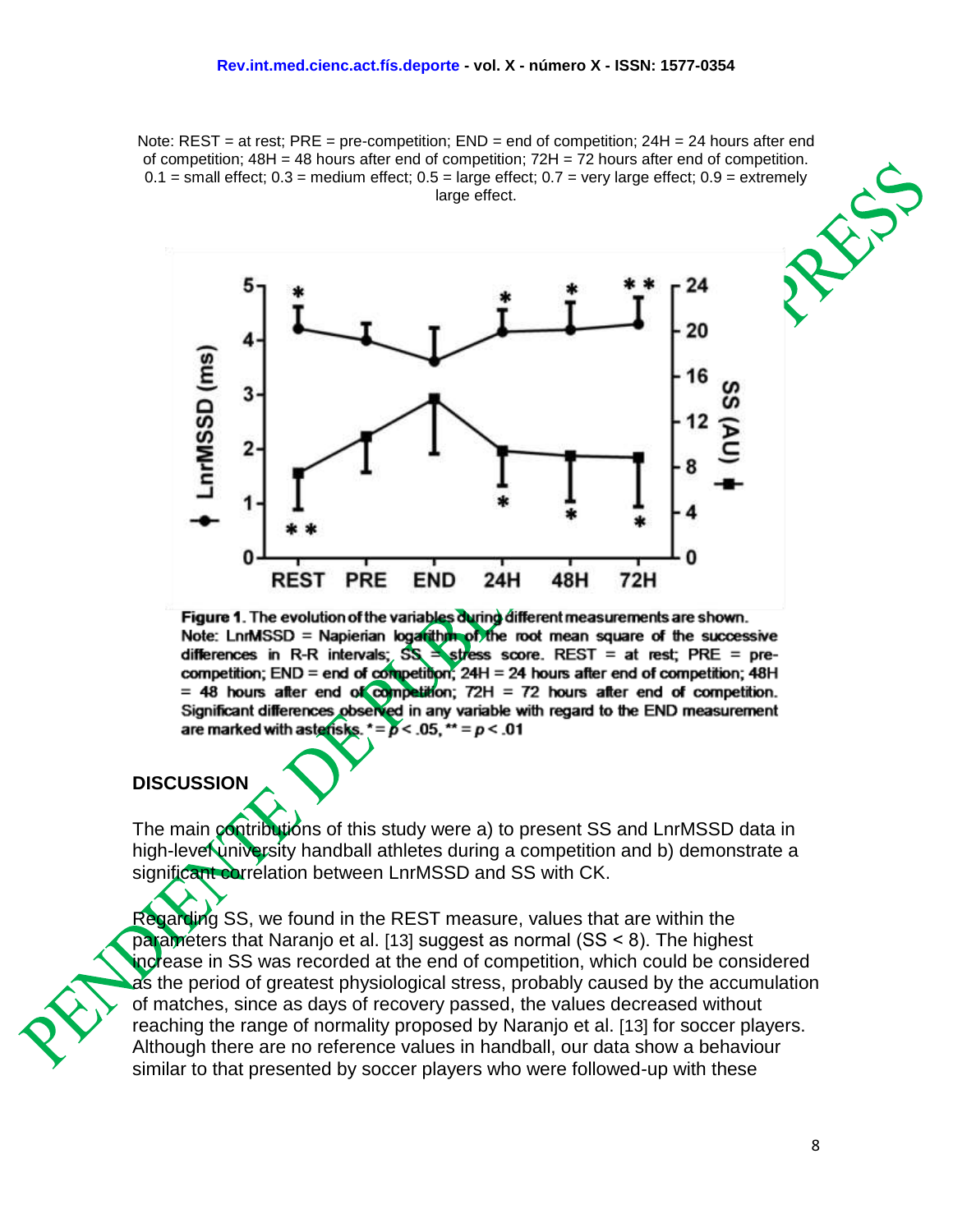parameters during a full season, therefore, we consider we are in agreement with Naranjo et al. [17] that the SS can also be an effective indicator in handball for monitoring work load both in competition and training since the stress generated by the physical loads to which athletes are exposed directly influence the behaviour of sympathetic activity.

Regarding LnrMSSD as a parasympathetic indicator, an inverse relationship with SS was found as expected since it reflects opposite activities, noting also that the lowest values during all measurements were taken at the end of the competition reflecting the lower level of parasympathetic tone. This occurs after the accumulation of six matches in a short period of time including the semi-final and final match, which could reflect the accumulation of fatigue. However, in a single measurement (as in this case), it is not possible to differentiate the stress included by the previous match from the sum of the entire load of competition.

There are reports in the literature that focus on monitoring changes in performance in sports such as soccer and handball using LnrMSSD [22, 23]. We could not find studies of after competition situations that assess the behaviour of parasympathetic activity with this variable that could be reliable for athlete follow up [24]. On the other hand, there are studies that report a decrease in rMSSD after high-level badminton competition because of the accumulation of matches [25], as well as in both active and sedentary subjects after performing a stress test of 80% intensity [26]. Moreover, we consider it important to analyse recovery in a rest period after competition, where the results suggest that 72 hours is sufficient time to return to baseline conditions, coinciding with Carvalho et al. [27], who propose the same recovery time to reduce physiological stress in handball players. Likewise, Saboul et al. [3] recommend measuring rMSSD pre-and post-competition as a method for quantifying loads in real competition conditions. LnrMSSD can provide relevant and different information on the study of recovery after real competition situations, in contrast with studies that focus on the response of the autonomous nervous system in controlled situations [28].

Intense exercise triggers an increase in biological markers; one of the most used in sport for the evaluation of internal load is CK, which is released into plasma when muscle fibres suffer damage caused by repeated and intense contractions [29]. In our study, it was found that the highest mean values (Table 1) were recorded in the sample taken at the end of the competition in accordance with that reported by Chatzinikolaou et al. [30] and de Moura et al. [31] in competitions or in training, although these values showed no significant difference between any of the samples. However, since the measure shows high variability between subjects with a mean variation coefficient (VC) of 79.0%, the information is little useful based on a hypothesis contrast in a small sample with great variability. This problem, which is frequent in team sports, was analysed by Buchheit [19], who suggested the use of the Cohen effect together with the SWC proposed by Hopkins et al. [20].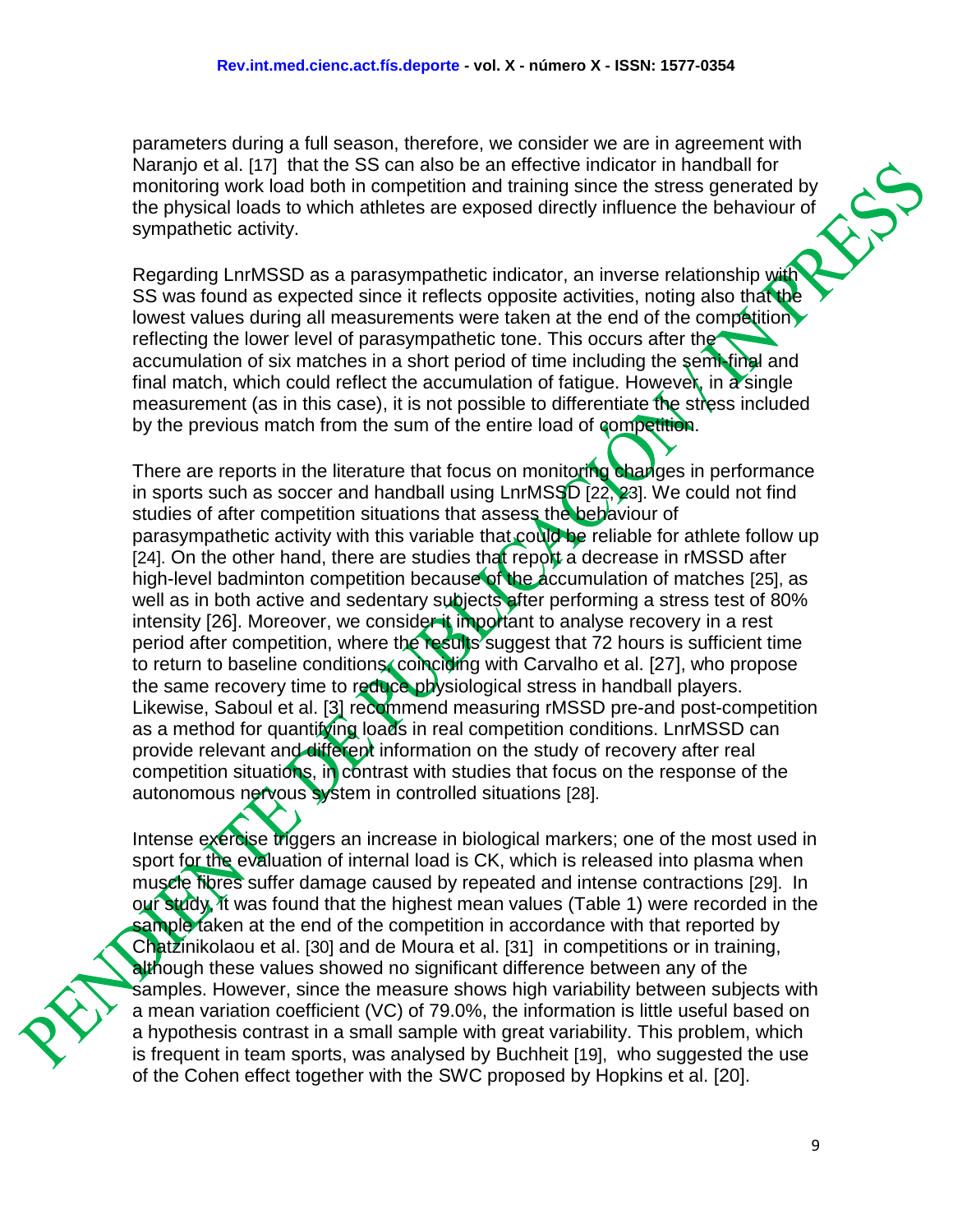Using these statistics, we found significant changes in CK, with extremely large effect sizes, in the END, 24H, and 48H samples with regard to the resting sample (Table 2); therefore, we deduced that changes between these samples, irrespective of *p*-values, are relevant and provide useful information on the status of handball athletes at the end of competition and recovery.

On the other hand, CK showed a correlation with HRV parameters (SS and LnrMSSD), which is an important finding because few investigations have focused on analyze these relations, and in those that have been performed, no relation between HRV and CK was found [6, 32]. This finding does not substitute CK measures for those of HRV, but it shows greater strength in the reliability of the HRV indexes (LnrMSSD and SS) for the control of loads and detecting fatigue.

In this study, it was not possible to evaluate the different parameters used in the research (LnrMSSD, SS, CK urea and cortisol) throughout the competition (match to match), thus it was difficult to know if the fatigue evaluated after the last match was the product of acute fatigue that reflected the stimulus of the final match or chronic fatigue due to the accumulation of matches. Considering this, we looked at urea, which is more related to volume than intensity  $[33]$ , and which increases its values in blood when intense exercise is prolonged [34].

The results of urea in this study showed a stable behaviour with no significant differences in any of the samples. However, as with CK, the SE showed extremely large changes ( $d = 1.44$ ) in the END sample with regard to the REST. Therefore, if we accept that a relevant increase in urea exists after the final, we can suppose that stress and/or fatigue registered after the final is influenced by the previous accumulation of matches.

Sports competition implies a physical load, which is reflected in athletes as increased stress. This stress affects the organism at the hormone level, causing an imbalance in the hypothalamic-pituitary-adrenal (HPA) axis and the autonomic nervous system which can be reflected as an increase in cortisol levels and cardiac response [10, 11]. In the present study, baseline cortisol values were within normal rest values, coinciding with that reported in several studies [8, 35]. Between the REST and PRE samples, there is no significant change, but our results show an extremely large effect size  $(d = .97)$ , possibly related to an anticipatory response to adapt the organism to the demands needed for competition, as reported in tennis, volleyball and basketball players and golfers [7, 9, 36]. This behaviour shown by handball players can be seen associated to the degree of difficulty of the competition, as occurs in rugby players [37].

Cortisol levels significantly decreased in the END sample of the competition (*p* < .05) with an extremely large effect size ( $\partial$  = 1.50) with regard to PRE, also with a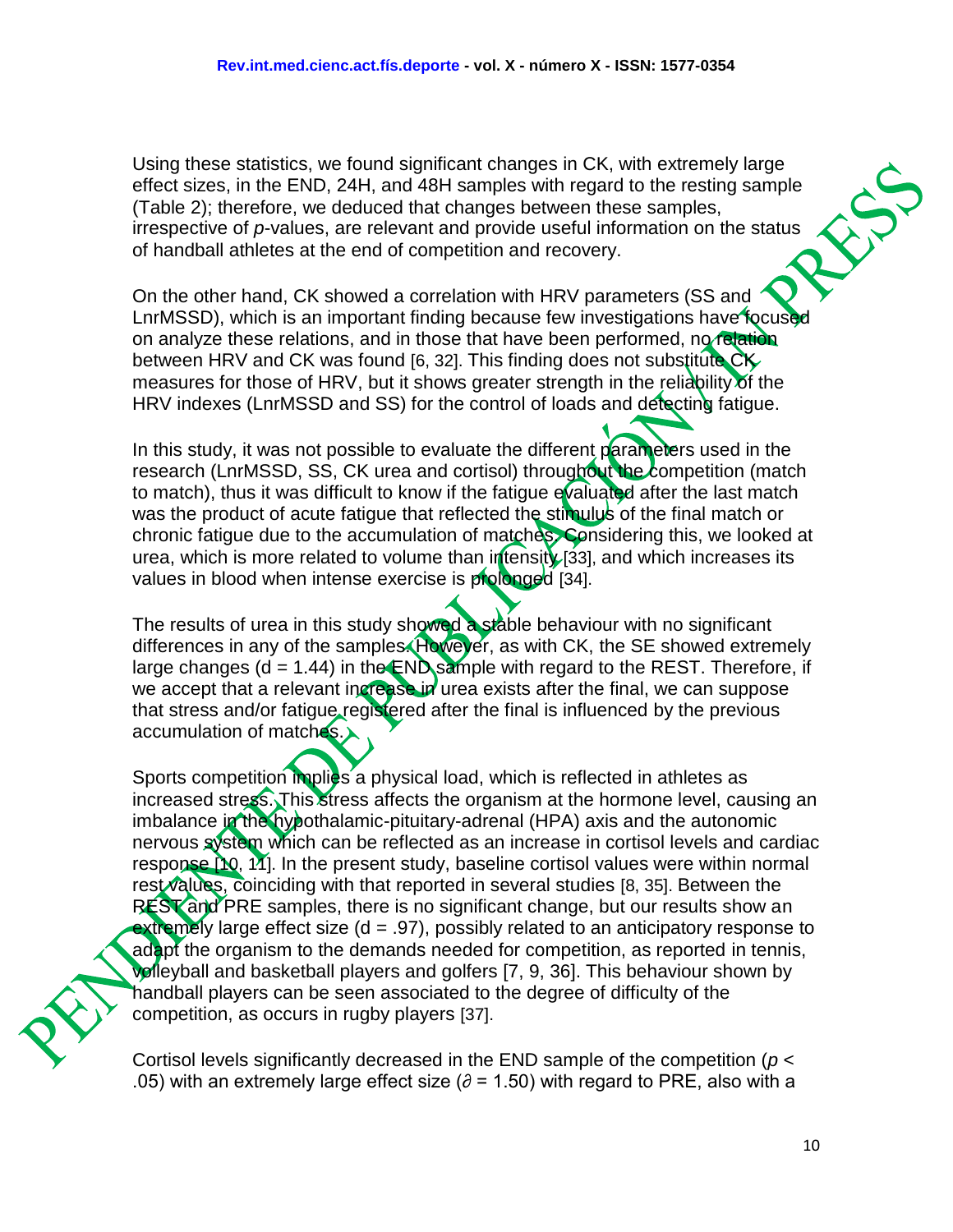decrease with a small effect size  $(d = 0.38)$  with regard to REST. In summary, the REST sample has baseline levels, followed by an increase in the PRE sample  $(d = 1, 2, 3)$ .97) and then, a decrease in the END sample with regard to REST ( $d = 0.38$ ) and PRE ( $p < .05$ ; d = 1.50), which may reflect a variation in the circadian cycle pattern of cortisol secretion, which manifests its maximum values in the morning and decreases constantly during the day [10], since the END sample takes place at a different time from the rest (12:00 pm).

Without considering the sampling time, a decrease in cortisol would not be logical after a match, since players should be under stress caused by the competition. It is necessary, therefore, to correct in some way this effect. If we consider that normal plasma cortisol values at 8:00 am reach 250 ng/dL and at 12:00 pm, 150 ng/dL, we can see (Table 1) that the mean resting value (REST) is 80% of the normal limit, the PRE is 97% and the END value is 108% of the normal limit. This would indicate that independent of the hour, the END cortisol can be considered qualitatively higher than PRE. This would be coherent with the analysis by Weitzman y colaboradores en 1971 (as cited in Chan & Debono [38] y Maidana, Bruno & Mesch [39]), with the idea that they are not comparable values taken at different hours [40].

On the other hand, the physiological responses through cortisol levels and LnrMSSD and SS parameters did not present a statistically significant correlation between each other, although SS and cortisel behaviour was similar between REST and PRE; this behaviour may be due to an adaptive physiological stress response of both variables [40].

According to McLean, Coutts, Kelly, McGuigan, and Cormack [41], we emphasize the importance of the balance between fatigue and the recovery of athletes to reduce the risk of a decline in sports performance, especially in competition periods. In our post-competition study, physiological stress markers are highly compromised; therefore, it is important to evaluate fatigue markers for internal load monitoring.

The present study was not exempt from limitations, among which the main ones were: (1) The END measurement made at the end of the competition was at a different time from the other measurements; however measuring the status in which the athletes ended was one of the priorities of the study, which is why we assume this limitation; (2) in this study it was not possible to monitor the different parameters in each of the games, due to the characteristics of the competition, where the athletes have little time for analysis.

**CONCLUSIONS**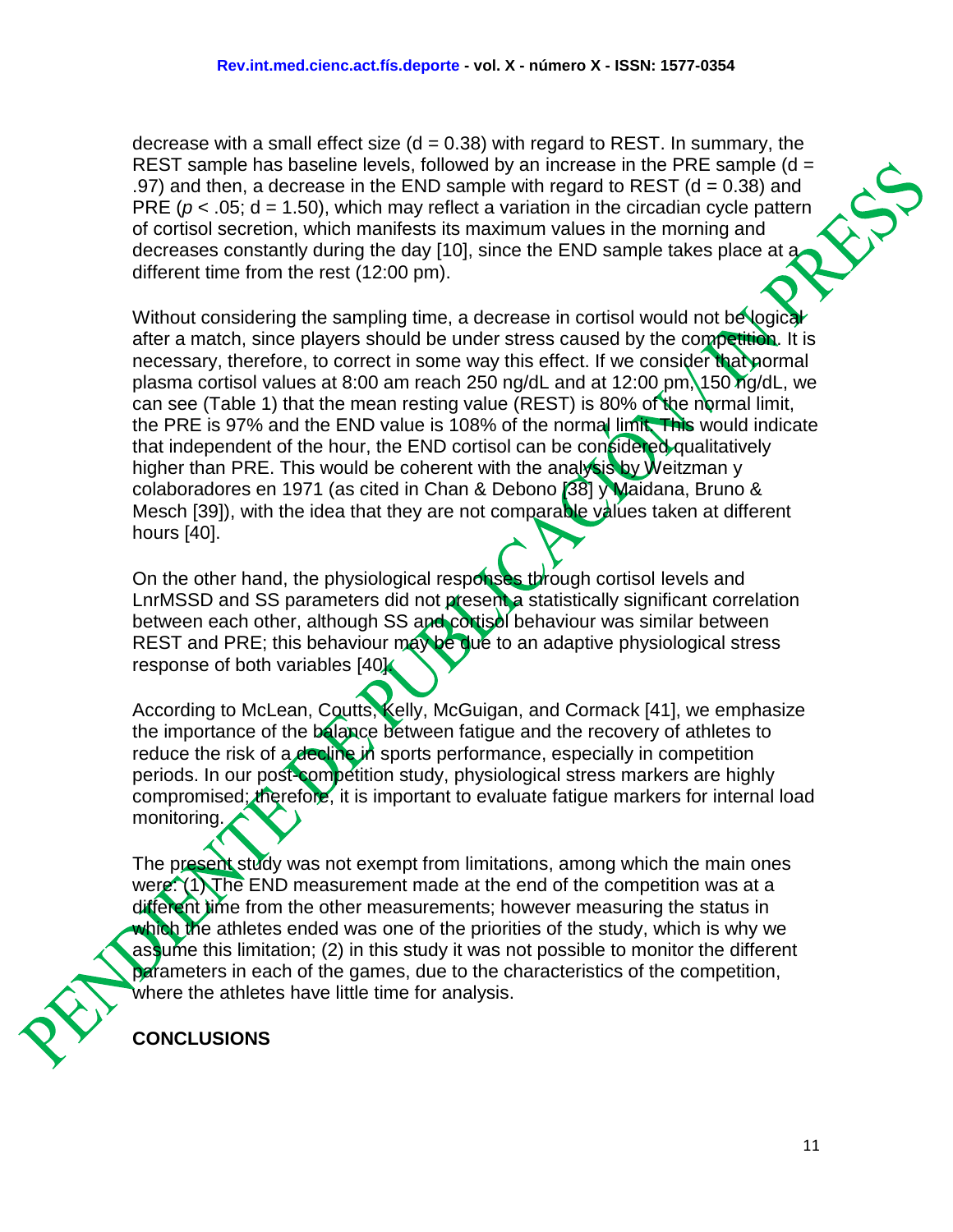SS behaviour can be used as a good indicator for sympathetic physiological stress assessment, whereas LnrMSSD can provide information on recovery through parasympathetic tone activity following national competition in handball players. HRV parameters did not show a correlation with biological markers except CK. Conventional statistical analysis by null hypothesis does not provide relevant information on the significant changes of a competition unlike the statistics of Cohen and Hopkins that provide information on relevant changes.

### **REFERENCES**

- 1. Buchheit M, Racinais S, Bilsborough JC, Bourdon PC, Voss SC, Hocking J, Cordy J, Mendez-Villanueva A, Coutts AJ. Monitoring fitness, fatigue and running performance during a pre-season training camp in elite football players. [J Sci Med Sport.](https://www.ncbi.nlm.nih.gov/pubmed/23332540) 2013;16(6): 550–555. http://doi.org/10.1016/j.jsams.2012.12.003
- 2. Halson SL. Monitoring training load to understand fatigue in athletes. Sports Med.2014;44(supp 2): 139–147. http://doi.org/10.1007/s40279-014-0253-z
- 3. Saboul D, Balducci P, Millet G, Pialoux V, Hautier C. A pilot study on quantification of training load: The use of HRV in training practice. [Eur J Sport](https://www.ncbi.nlm.nih.gov/pubmed/?term=A+pilot+study+on+quantification+of+training+load%3A+The+use+of+HRV+in+training+practice)  [Sci.2](https://www.ncbi.nlm.nih.gov/pubmed/?term=A+pilot+study+on+quantification+of+training+load%3A+The+use+of+HRV+in+training+practice)016;16(2): 172-181. http://doi.org/10.1080/17461391.2015.1004373
- 4. Díaz V, Díaz E, Peinado AB, Benito PJ, Calderón FJ, Sampedro J. Control biológico del sobreentrenamiento en un mesociclo precompetitivo en triatletas de élite: un estudio piloto. Archivos de Medicina Del Deporte. 2010;27(135), 31–40.
- 5. Calderon FJ, Benito PJ, Melendez A, González M. Control biológico del entrenamiento de resistencia. Revista Internacional de Ciencias del Deporte. 2006;2(2), 65-87.
- 6. Sarabia E, de la Cruz B, Naranjo J. Estudio comparativo de los perfiles semanales de creatin kinasa, urea y variabilidad de la frecuencia cardiaca en remeros de élite españoles. Archivos de Medicina Del Deporte. 2012;29(152), 952–958.
- 7. Edwards DA, Wetzel K, Wyner DR. Intercollegiate soccer: Saliva cortisol and testosterone are elevated during competition, and testosterone is related to status and social connectedness with teammates. [Physiol Behav.](https://www.ncbi.nlm.nih.gov/pubmed/?term=Intercollegiate+soccer%3A+Saliva+cortisol+and+testosterone+are+elevated+during+competition%2C+and+testosterone+is+related+to+status+and+social+connectedness+with+teammates) 2006;*87*(1), 135-143. https://doi.org/10.1016/j.physbeh.2005.09.007

Coetzee N. Measurement of heart rate variability and salivary cortisol levels in beginner scuba divers. African Journal for Physical, Health Education, Recreation and Dance. 2011;17(4), 719-742.

- 9. Edwards DA, Kurlander LS. Woman's intercollegiate volleyball and tennis: Effects of warm-up, competition, and practice on saliva levels of cortisol and testosterone. Hormones and Behavior*.* 2010;58(4), 606-613. https://doi.org/10.1016/j.yhbeh.2010.06.015
- 10.Looser RR, Metzenthin P, Helfricht S, Kudielka BM, Loerbroks A, Thayer JF, Fischer JE. Cortisol is significantly correlate with cardiovascular responses

12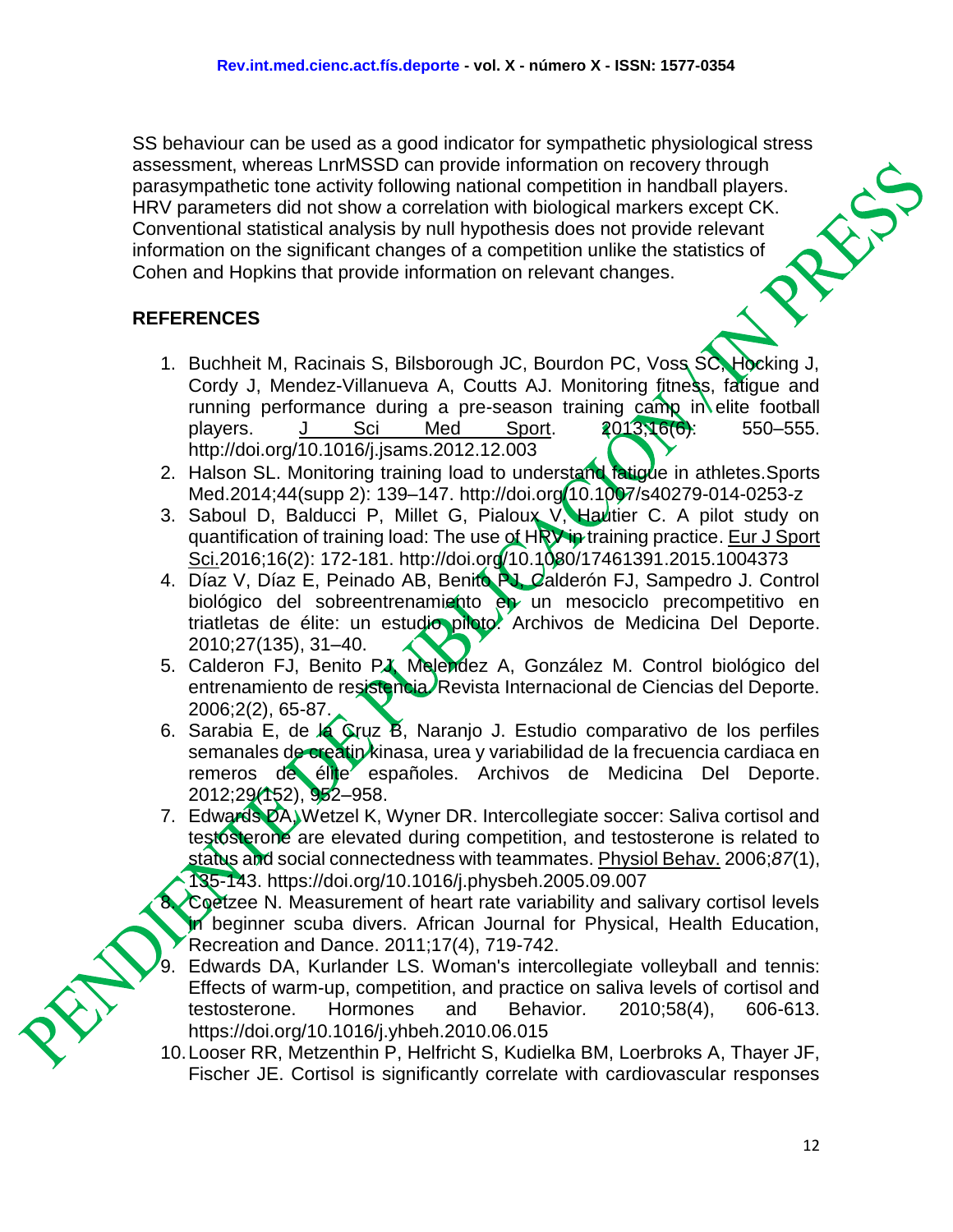during high levels of stress in critical care personnel. Psychosomatic Medicine*.* 2010;72(3), 281-289.

https://doi.org/10.1097/PSY.0b013e3181d35065

- 11.Marques AH, Silverman MN, Sternberg EM. Evaluation of stress systems by applying noninvasive methodologies: Measurements of neuroimmune biomarers in the sweat, heart rate variability and salivary cortisol Neuroimmunomodulation.2010;17(3), 205-208. https://doi.org/10.1159/000258725
- 12. Bocanegra OL, Diaz MM, Teixeira RR, Soares SS, Espindola FS. Determination of the lactate threshold by means of salivary biomarkers: Chromogranin A as novel marker of exercise intensity. Eur J Appl Physiol. 2012;112(9), 3195–3203. http://doi.org/10.1007/s00421-011-2294-4
- 13.Naranjo J, De La Cruz B, Sarabia E, De Hoyo M, Domínguez-Cobo S. Two new indexes for the assessment of autonomic balance in elite soccer players. Int J Sports Physiol Perform. 2015;10(4), 452–457. http://doi.org/10.1123/ijspp.2014-0235
- 14.Buchheit M, Mendez-Villanueva A, Quod MJ, Poulos N, Bourdon P. Determinants of the variability of heart rate measures during a competitive period in young soccer players. Eur J Appl Physiol. 2010;109(5), 869–878. http://doi.org/10.1007/s00421-010-1422-x
- 15. Wallace LK, Slattery KM, Coutts AJ. A comparison of methods for quantifying training load: Relationships between modelled and actual training responses. Eur J Appl Physiol. 2014;114(1), 11–20. http://doi.org/10.1007/s00421-013- 2745-1
- 16. Almeida AC, Machado AF, Albuquerque MC, Netto LM, Vanderlei FM, Vanderlei LC. Junior JN, Pastre CM. The effects of cold water immersion with different dosages (duration and temperature variations) on heart rate variability post-exercise recovery: A randomized controlled trial. J Sci Med Sport. 2015;2440(15), 676–681. http://doi.org/10.1016/j.jsams.2015.10.003
- 17.Naranjo J, De la Cruz B, Sarabia E, De Hoyo M, Dominguez-Cobo S. Heart rate variability: a follow-up in elite soccer players throughout the season. Int J Sports Med.2015;36(11), 881–886. http://doi.org/10.1055/s-0035-1550047
- 18.Plews DJ, Laursen PB, Kilding AE, Buchheit M. Evaluating training adaptation with heart-rate measures : A methodological comparison. Int J Sports Physiol Perform.2013;8(6), 688–691. https://doi.org/10.1123/ijspp.8.6.688
- 19.Buchheit M. Monitoring training status with HR measures : do all roads lead  $\mathsf{to}$  Rome? Front Physiol. 2014;5, 1–19. http://doi.org/10.3389/fphys.2014.00073
- 20.Hopkins WG, Marshall SW, Batterham AM, Hanin J. Progressive statistics for studies in sports medicine and exercise science. Med Sci Sports Exerc. 2009;41(1): 3–13. http://doi.org/10.1249/MSS.0b013e31818cb278
- 21.Reynoso-Sánchez LF, Hoyos JR, García-Dávila M, Rosas AG, Jaenes JC, López-Walle J, Hernández-Cruz G. Cortisol y estrés-recuperación durante un periodo competitivo en jugadores de balonmano. Revista de Psicología del Deporte. 2017;26(suppl. 2): 125-131.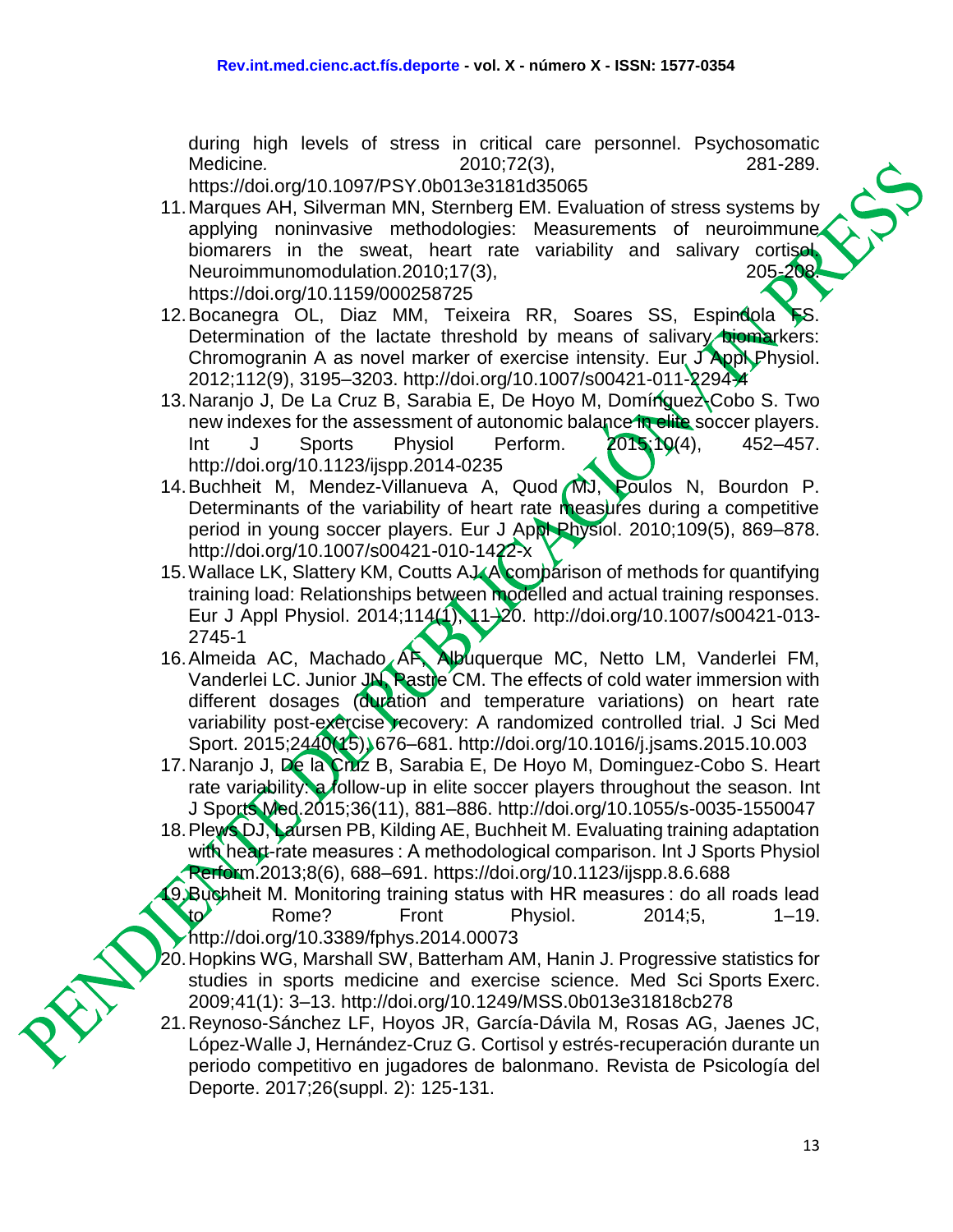- 22.Buchheit M. Sensitivity of monthly heart rate and psychometric measures for monitoring physical performance in highly trained young handball players. Int J Sports Med.2015;36(5):351–356. http://doi.org/10.1055/s-0034-1385882
- 23.Thorpe R, Strudwick A, Buchheit M, Atkinson G, Drust B, Gregson W. Monitoring fatigue during the in-season competitive phase in elite soccer players. Int J Sports Physiol Perform.2015;10(8): 958–964. http://doi.org/10.1123/ijspp.2015-0004
- *24.*Al Haddad H, Laursen PB, Collet D, Ahmaidi S, Buchheit M. Reliability of resting and postexercise heart rate measures. Int J Sports Med. 2011;32(8): 598-605. http://doi.org/10.1055/s-0031-1275356
- 25. Garrido A, de la Cruz B, Garrido MA, Medina M, Naranjo J. Variabilidad de la frecuencia cardiaca en un deportista juvenil durante una competición de máximo nivel. Rev Andal Med Deporte. 2009;2(2): 70–74.
- 26. Bonet J, Parrado E, Capdevila L. Efectos agudos del ejercicio físico sobre el estado de ánimo y la HRV. Rev.int.med.cienc.act.fís.deporte. 2017;17 (65): 85-100. http://dx.doi.org/10.15366/rimcafd2017.65.006
- 27.Carvalho L, Milanez VF, Oliveira RS, Ramos SP, Leicht A, Nakamura FY. The influence of a weekend with passive rest on the psychological and autonomic recovery in professional male handball players. Kinesiology. 2015;47(1): 108–114.
- 28. Kaikkonen P, Hynynen E, Mann T, Rusko H, Nummela A. Can HRV be used to evaluate training load in constant load exercises? Eur J Appl Physiol. 2010;108(3): 435–442. http://doi.org/10.1007/s00421-009-1240-1
- 29.Mougios V. Reference intervals for serum creatine kinase in athletes. Br J Sports Med. 2007;41(10): 674–678. http://doi.org/10.1136/bjsm.2006.034041
- 30.Chatzinikolaou A, Christoforidis C, Avloniti A, Draganidis D, Jamurtas A, Stampoulis T, Ermidis G, Sovatzidis A, Papassotiriou I, Kambas A, Fatouros I. A microcycle of inflammation following a team handball game. J Strength Cond Res. 2014;*28*(7): 1981–1994. http://doi.org/10.1519/JSC.0000000000000330
- 31.de Moura NR, Cury-Boaventura MF, Santos VC, Levada-Pires AC, Bortolon J, Fiamoncini J, Pithon-Curi TC, Curi R, Hatanaka, E, Inflammatory response and neutrophil functions in players after a futsal match. J Strength Cond Res. 2012;26(9): 2507–2514. http://doi.org/10.1519/JSC.0b013e31823f29b5 32. Buchheit M, Voss SC, Nybo L, Mohr M, Racinais S. Physiological and performance adaptations to an in-season soccer camp in the heat: Associations with heart rate and heart rate variability. Scand J Med Sci Sports. 2011;21(6): 477-485. http://doi.org/10.1111/j.1600-0838.2011.01378.x
- 33.Souglis A, Bogdanis GC, Giannopoulou I, Papadopoulos C, Apostolidis N. Comparison of inflammatory response and muscle damage indices following a soccer, basketball, voleyball, & handball game at an elite competitive level. Res Sports Med. 2015;23(1): 59-72. https://doi.org/10.1080/15438627.2014.975814
- 34.Hartmann U, Mester J. Training and overtraining markers in selected sport